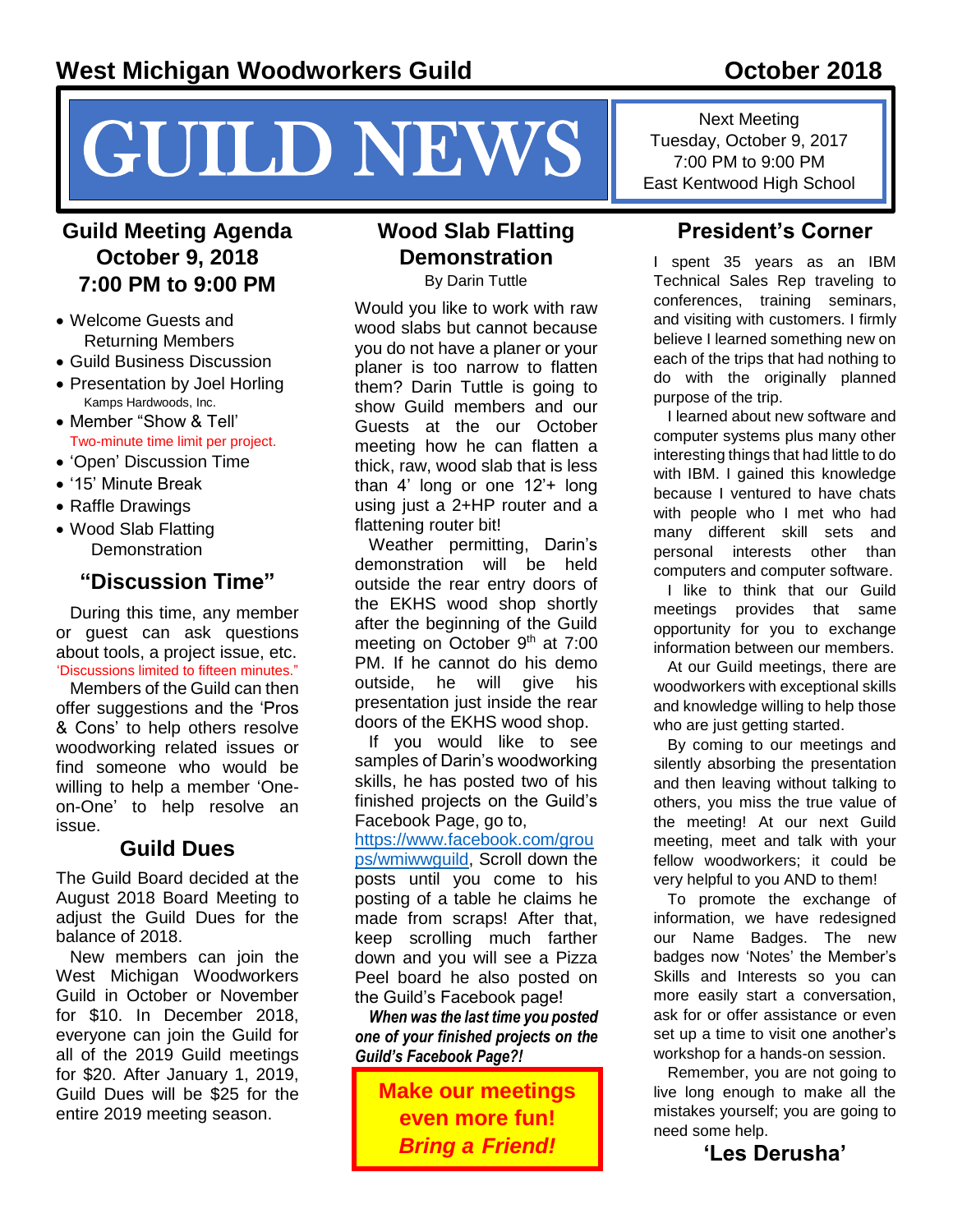### **West Michigan Woodworkers Guild\_\_\_\_\_ \_\_\_\_\_\_\_\_October 2018**

### **The September 2018 Meeting!**

If you missed the September 2018 meeting of the West Michigan Woodworkers Guild, you missed a good one! **51** woodworkers attended and the guild gained **5** new members!

All of us saw an excellent presentation by Randy Beute of Cento-Anni of Holland on a Festool Domino Tenon Joiner and a Festool track saw. He talked about the Pros and Cons of buying and using what most hobbyists consider very expense power tools.

Not only was the presentation by Randy Beute and members of his shop crew excellent, the 'Show and Tell' segment of the meeting was outstanding too!

It is simply amazing the talent we have in the West Michigan Woodworkers Guild. We saw 1 of 7 identical rocking chairs that took Ed Frye 3 years to build. We saw National prize winning scroll saw projects; we were able to see outstanding wood burning and wood turning items our members completed during the past few months. In addition, we had a GREAT response to our 50/50 and tool item Raffles!

Most importantly, everyone had a good time, renewed, and made new friendships.

Try not to miss October's Guild meeting. It is going to be another fun and interesting meeting!

There is a map to our meeting location on our website under the heading of **'Meetings'** to help you get to our meetings. [www.westmichiganwoodworker](file:///C:/Users/McDonald/Documents/TRM%20General%20Documents/WW%20Guild%20Docs/WW%20Guild%20Docs/Newsletter%20Articles%20by%20TRM/October%202018/www.westmichiganwoodworkers.org) [s.org](file:///C:/Users/McDonald/Documents/TRM%20General%20Documents/WW%20Guild%20Docs/WW%20Guild%20Docs/Newsletter%20Articles%20by%20TRM/October%202018/www.westmichiganwoodworkers.org)



Just some of the 51 Woodworkers who attended the West Michigan Woodworkers Guild's September meeting.



Our New Host, **Eric Franden**, the new EKHS Wood Shop



Ed Frye showed the Guild 1 of 7 identical rocking chairs he made for his family members. (Unfortunately Ed is standing behind his Beautiful Creation.



Pattie Dooley (L), Joe Knauf (R) thanking Sam Lacina (C) for the great buy (\$12.50) on Premium Band Saw blades that Sam offered to all the meeting attendees.



Jim Jakosh explaining his High Voltage Fractal Wood Burning Project to the Membership. In addition, Jim showed-off some of his excellent wood turning projects



Instructor. Dale Smith (L) showing Dale Hotelling (R) Dale Smith's entries into a National Scroll Sawing Contest.



Randy Beute, Matthew Asselin, Hayley Veldheer & Austin Morris of Cento-Anni of Holland explaining the 'Pros & Cons' of owning a Festool Domino Tenon Cutter and a Festool Track Saw.



Dales Smith's 2<sup>nd</sup> Prize Winning entries into a Midwest Scroll Sawing competition held August 2018 in Dubuque, Iowa.



Doug Scott telling the members about the challenges of making a double drop leaf end table.



A little better picture of the Doug Scott's drop-leaf table with two new Guild guests talking about their woodworking projects



Wayne Veneklasen (C) getting setup for the 50/50 Drawing and the Raffle of Tools donated to the Guild by our supporters and members.





Pattie Dooley calling off the winning numbers for the 50/50 Drawing and the Raffle of tools

Jim Jakosh giving Richard Kroll some introductory training on how to use a lathe he just acquired.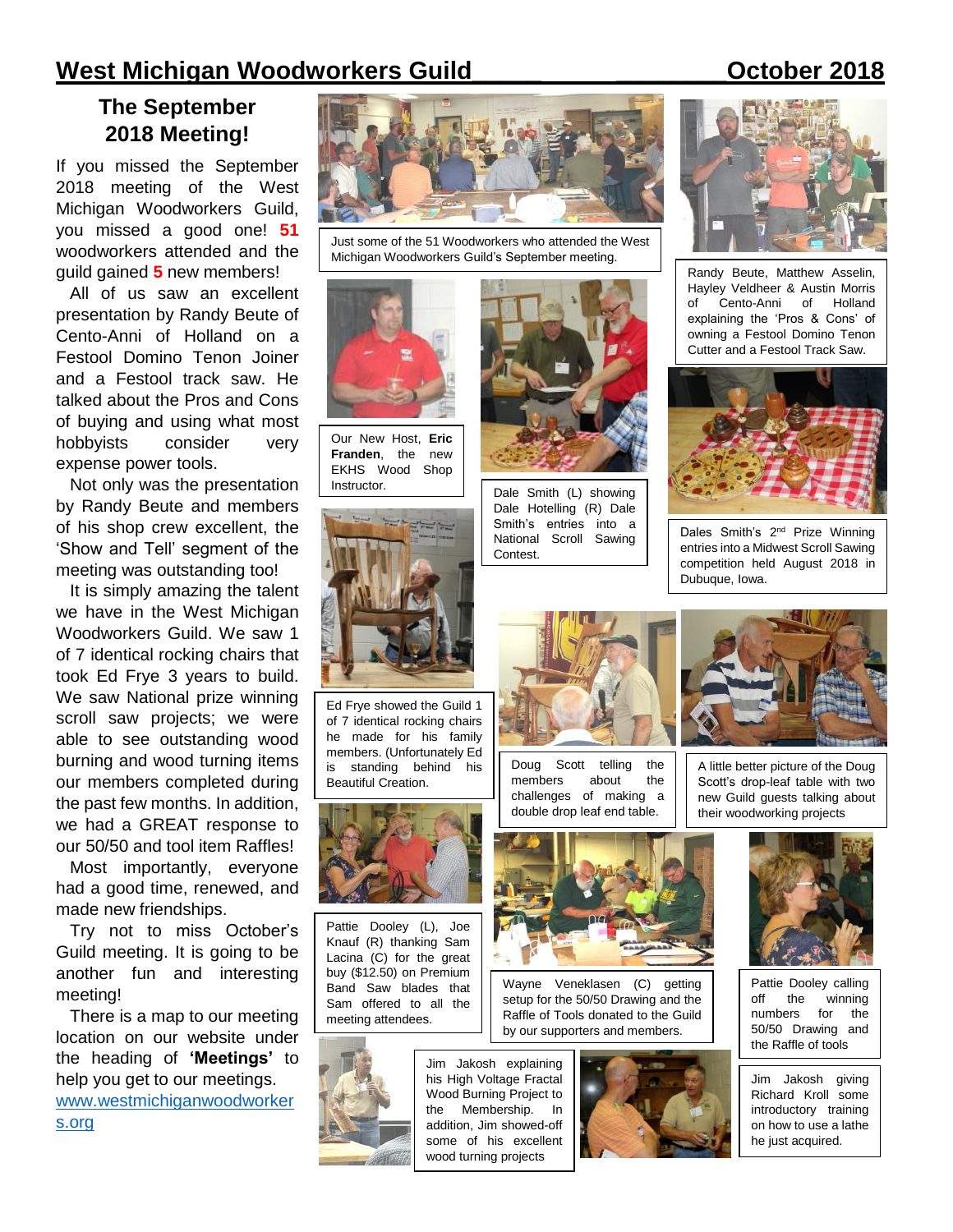### **The West Michigan Woodworkers Guild** *Website*

The WM Woodworkers Guild has a very useful Internet location for our members and the general public. Our website address is:

### [www.westmichiganwoodworker](http://www.westmichiganwoodworkers.org/) [s.org](http://www.westmichiganwoodworkers.org/)

Our website offers information that can help you find woodworking training at local suppliers and on-line training videos plus links to Woodworking Equipment Manufacturers and Supply Products. Under the **'LINKS'** heading on our website there are **4** WM Sawmills listed, **68** Equipment Suppliers, **5** National Woodworking Magazines, **4** Woodworking PBS TV Shows, **3** National Acclaimed Training Schools, **4** Woodworking Forums, and **9** other Michigan Woodworking Guilds or Groups.

### **Attention: Michigan Wood Carver Groups and All Other Groups & Vendors:**

If you want to be listed on our website under our **'LINKS'** heading all you have to do is forward your contact information to:

### [newsletter@westmichiganwo](mailto:newsletter@westmichiganwoodworkers.org) [odworkers.org](mailto:newsletter@westmichiganwoodworkers.org)

Forward your website URL (if you have one), Your Organization's or Company's Name, your Products and/or Services or your Group's Function), your Contact Person's Name, Their Position, Mailing Address, E-mail address and Phone Number. We will then list your Guild, Group or Company under our 'LINKS' heading on our website.

### **The West Michigan Woodworkers Guild** *Facebook Page*

Not only does the WM Woodworkers Guild have a powerful Internet website, we also have a Great Facebook Page! You will find our Facebook Page on the Internet at:

### [https://www.facebook.com/grou](https://www.facebook.com/groups/wmiwwguild) [ps/wmiwwguild](https://www.facebook.com/groups/wmiwwguild)

Our Facebook Page is available for viewing by everyone worldwide. However, ONLY members of the WM Woodworkers Guild may post on our Facebook Page.

**To post on our Facebook Page is a privilege of our members in good standing.**

Our Guild member can post their projects (completed or uncompleted) and in their posts they can ask for assistance from other woodworkers, both members and non-members.

Guild members can also advertise 'FOR SALE' their projects, new and used woodworking equipment and/or supply items. Members can also make known their desire to buy woodworking equipment or supply items via a post on our Facebook Page.

Our Facebook Page contains 100s of postings. It is updated daily with woodworking related articles and tips that are of interest to every woodworker.

The Guild encourages more of our members to visit and to post to our Facebook Page. The more people who visit our Facebook Page and members who post to it only makes the page more interesting and helpful to everyone who visits it!



Econaway Abrasives of Grand Haven, MI, is a new supporter of the WM Woodworkers Guild. They want our members to get to know them and the products they offer.

To build this new relationship they are offering our Guild members a 15% discount on all the products they sell. To learn more about our new supporter, see their ad on the lower left corner of the next page. There you will find:

Jim Schultz, Owner Phone: 616-846-2550 Grand Haven, Michigan *<http://www.econaway.com/>*

Give him a call to get his street address in Grand Haven so you can see the variety of products he has available and to get a good deal on the items you need in your shop.

### **'Coffee Can Method'**

Woodworking is not an inexpensive hobby. It takes \$\$\$\$, time, effort, workspace and training to pursue. Whether you are under 20 or over 40 woodworking can bring you relaxation and pride in what you can accomplish.

However, woodworking today uses tools and technology that take \$\$\$\$ and time to acquire and learn to use. One of the simplest ways to accumulate the CASH needed to do this is to use the 'Coffee Can Method.'

Get yourself a plastic top coffee can, put a split the plastic top and every time you can put a \$5 or \$10 dollar bill or more in there. Then when you need or want to stuff for woodworking, you have the \$\$\$\$!